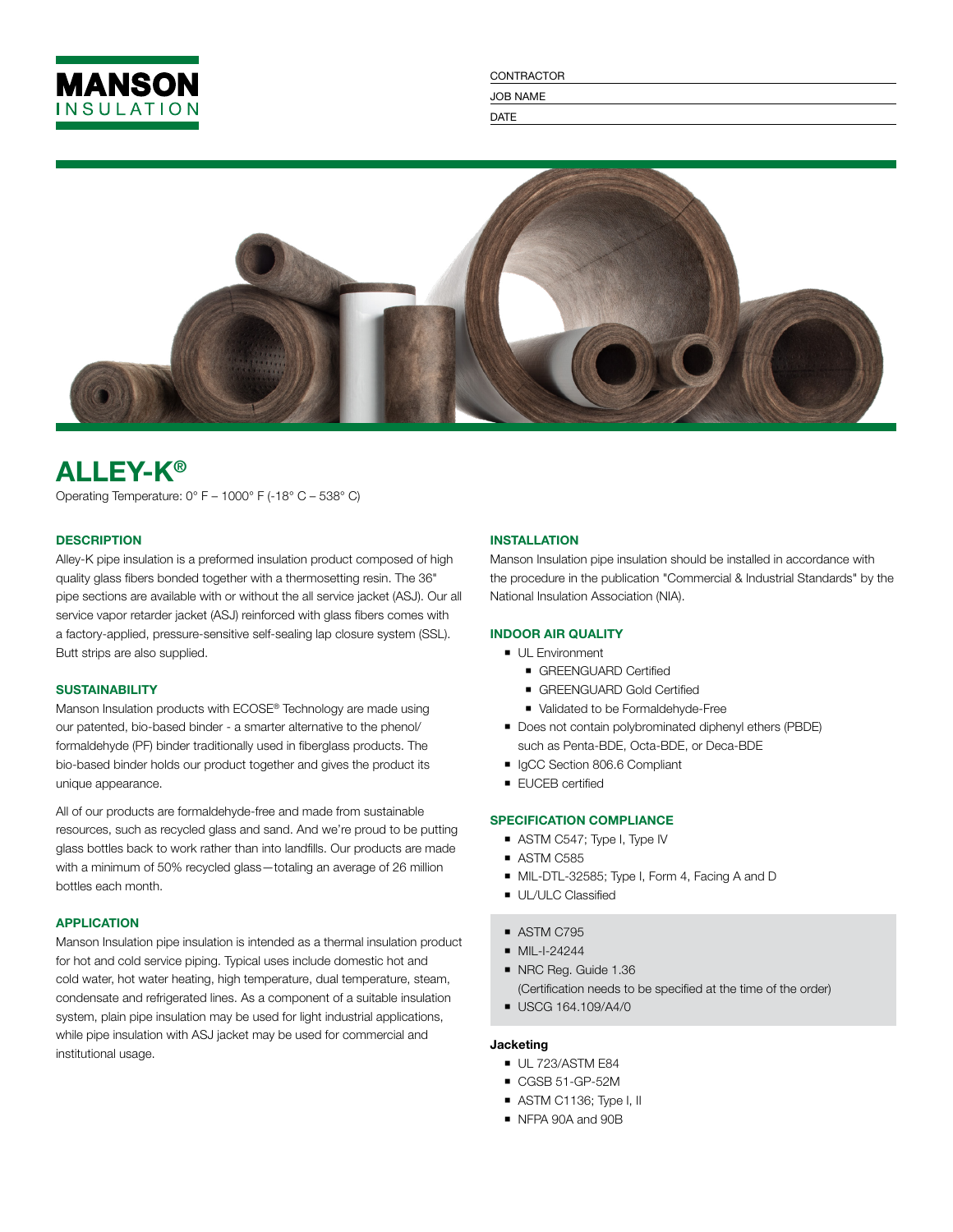

## PRODUCT FORMS AND SIZES

- Produced in 3' (914 mm) sections
- For iron pipe  $\frac{1}{2}$ " 24" (15 mm 610 mm) nominal pipe size
- For copper tube  $\frac{5}{8}$ " 61/<sub>8</sub>" (16 mm 156 mm)
- All insulation inner and outer diameters comply with ASTM C585.
- Wall thicknesses from  $1/2$ " to 6" (13 mm to 152 mm) in single layer for most sizes
- With or without a white, factory-applied jacket, ASJ (allservice jacket) is composed of aluminum foil, reinforced with a glass scrim bonded to a white kraft paper
- A matching ASJ butt strip is supplied for each section
- The longitudinal lap of the jacket has the SSL self-sealing lap that creates a strong and lasting bond

# PRECAUTIONS

#### Hot Pipe

- May be installed while the system is in operation, at all temperatures up to 1000° F (538° C).
- **Manson Insulation recommends, for insulation thicknesses greater** than 6" (152 mm), the temperature must be increased from 500° F (260° C) to maximum temperature at a rate not exceeding 100° F (37.8° C) per hour.
- During initial heat-up to operating temperatures above 350° F (177° C), a slight odor and some smoke may be given off as a portion of the bonding material used in the insulation begins to undergo a controlled decomposition.
- If natural convection is not adequate in confined areas, forced ventilation should be provided in order to protect against any harmful fumes and vapors that might be generated.
- Care must also be taken when using sealants, solvents or flammable adhesive during installation.
- A maximum of 6" (152 mm) wall thickness is recommended.

#### Cold Pipe

- **Use a continuous vapor retarder on piping operating below** ambient temperatures.
- Seal all joints, surfaces, seams and fittings to prevent condensation.
- On below freezing applications, and in high-abuse areas, the ASJ jacket shall be protected with a PVC vapor retarding outer jacket. In addition, exposed ends of insulation shall be sealed with vapor barrier mastic installed per the mastic manufacturer's instructions. Vapor seals at butt joints shall be applied at 12' to 21' intervals; at the Engineer's discretion and at each fitting to isolate any water incursion.
- On chilled water systems operating in high humidity conditions, it is recommended that the same guidelines be followed as listed above for below freezing applications.
- Exterior hanger supports are recommended.

#### Outside Application

- Do not expose pipe insulation to weather. It must be covered with appropriate jacketing, mastic or vapor retardant coatings.
- All exposed surfaces must be protected. Proto® Indoor/Outdoor PVC Jacketing is recommended. See Manson Insulation Guide Specifications for recommended PVC jacketing application guidelines.
- Apply jacketing, mastics or vapor retardant adhesives per manufacturer's instructions.
- For metallic jackets, factory-applied moisture retarders are recommended.

## ASJ SSL

- Keep adhesive and contact surfaces free from dirt and water. Seal immediately once adhesive is exposed.
- Apply when ambient and insulation temperatures are between 20° F and 130° F (-6.7° C and 54° C).
- If stored below 20 $\degree$  F or above 130 $\degree$  F, allow insulation cartons to stand within recommended temperature range for 24 hours prior to application.
- Do not store product below -20° F (-29° C) or above 150° F (66° C).
- When using Manson Insulation's SSL Advanced Closure System, make sure the longitudinal and circumferential joints are properly sealed by rubbing the closure firmly with a squeegee. Use of staples is not recommended.
- When using Alley-K® pipe insulation, the surface temperature of the ASJ facing should not exceed 150° F (66° C).

#### Fittings and Hangers

- Use Proto 25/50 Rated (ASTM E84) PVC Fitting Covers, applying PVC fittings per Proto's Data Sheet.
- Fittings should be insulated to same thickness as the adjoining insulation.
- Apply fittings per manufacturer's instructions.
- When required by specification, a hard insert of sufficient length should be used to avoid compression of the insulation.

# ADDITIONAL PRECAUTIONS

- Fiberglass may cause temporary skin irritation. Wear long-sleeved, loose-fitting clothing, head covering, gloves and eye protection when handling and applying material.
- Wash with soap and warm water after handling.
- Wash work clothes separately and rinse washer afterwards.
- Use a disposable mask/respirator designed for nuisance-type dusts where sensitivity to dust and airborne particles may cause irritation to the nose or throat.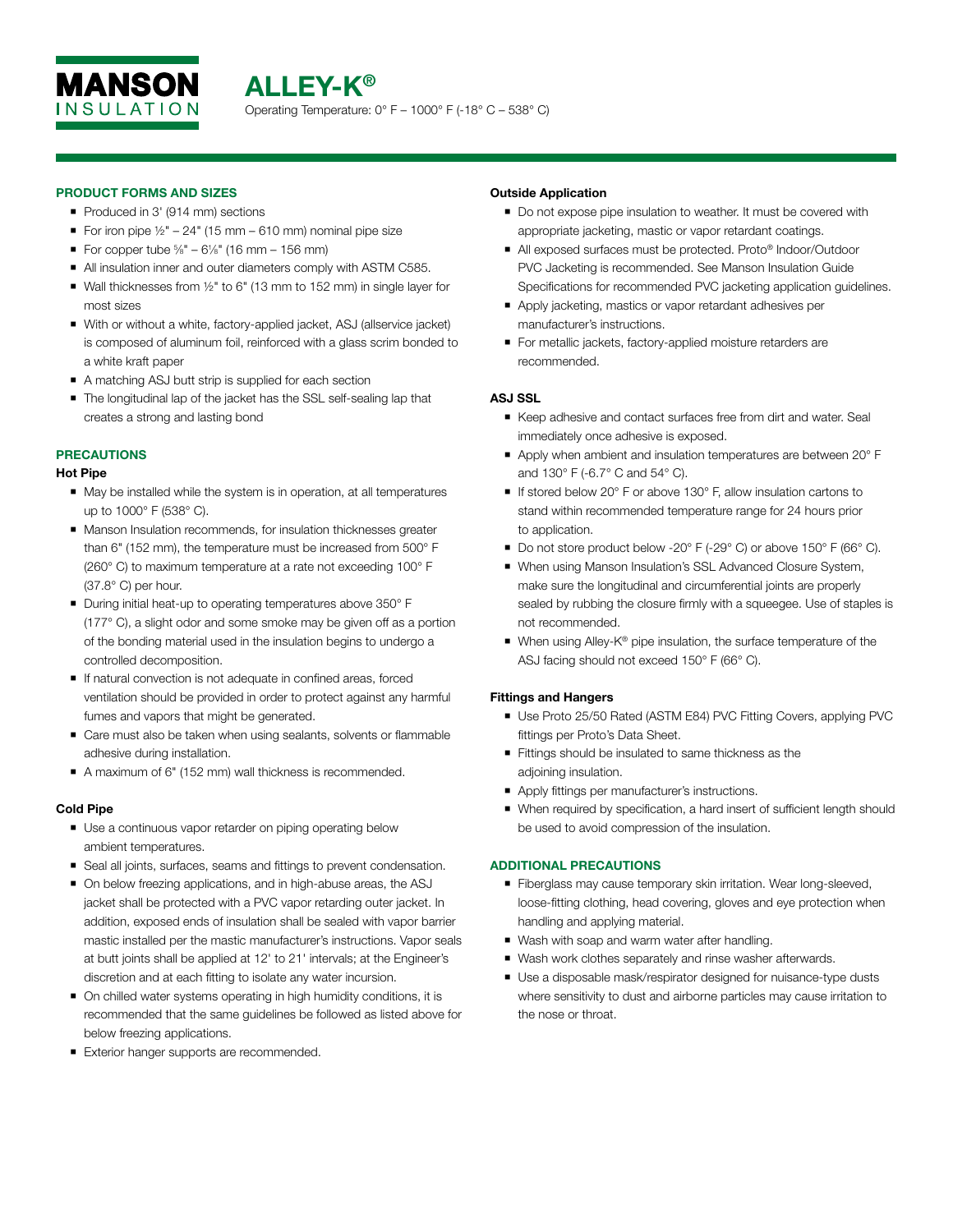

## APPLICATION GUIDELINES

#### Storage

- Protect insulation from water damage or other abuse, welding sparks and open flame.
- Cartons are not designed for outside storage.

#### Preparation

- Apply only on clean, dry surfaces
- Pipe or vessel should be tested and released before insulation is applied.

## General Guidelines

- All sections should be firmly butted.
- Seal circumferential joint with a minimum 3" (76 mm) wide butt strip.
- **Jackets, coating and adhesives should have a comparable** F.H.C. rating.
- ASJ may be painted. As with traditional ASJ, Manson Insulation does not encourage the painting of ASJ because the application of any paint may change the surface burning characteristics and will void the UL Classification and Manson Insulation Limited Warranty.

## Insulation Limited Warranty

Where painting is necessary use common water, oil, or solvent-based paints. All paints should be tested for compatibility and adhesion before use.

- All piping should have continuous insulation.
- **Position longitudinal lap downward to avoid dirt and** moisture infiltration.
- Do not expose pipe insulation to excessive vibration or physical abuse.
- Faced insulation should not have a facing temperature above 150° F (66° C).

# SSL Installation Instructions:

- $\blacksquare$  To install SSL, first remove the kraft release liner to expose adhesive.
- Carefully align the jacketing. Starting in the center of the insulation section, begin initial SSL tack using pressure in the direction of the overlap. Again, starting in the center of the insulation section, with a plastic squeegee begin to apply firm pressure to the bonded lap area swiping from the center of the insulation section toward each end.

■ **NOTE:** After initial SSL adhesive tack, it is critical that the closure is not re-opened and repositioned on the facing. Doing so will delaminate the jacket and adhesive, diminishing the bond strength.

## Butt Strip Installation Instructions:

- To install Butt Strips, remove the kraft release liner by separating the butt strip from the kraft using the convenient, easy release kiss cut.
- Simply wrap the butt strip, centered around the joint, and apply firm pressure with a squeegee.
- **NOTE:** After initial Butt Strip adhesive tack, it is critical that the closure is not re-opened and repositioned on the facing. Doing so will weaken the adhesive and diminish bond strength.

## FIBERGLASS AND MOLD

Fiberglass insulation will not sustain mold growth. However, mold can grow on almost any material when it becomes wet and contaminated. Carefully inspect any insulation that has been exposed to water. If it shows any sign of mold, it must be discarded. If the material is wet but shows no evidence of mold, it should be dried rapidly and thoroughly. If it shows signs of facing degradation from wetting, it should be replaced.

# **NOTES**

The chemical and physical properties of this product represent average values determined in accordance with accepted test methods. The data is subject to normal manufacturing variations. The data is supplied as a technical service and is subject to change without notice. References to numerical flame spread ratings are not intended to reflect hazards presented by these or any other materials under actual fire conditions.

Check with your Manson Insulation Area Manager to ensure information is current.

| <b>TECHNICAL DATA</b>                                                    |                                |                                        |  |  |
|--------------------------------------------------------------------------|--------------------------------|----------------------------------------|--|--|
| <b>PROPERTY (UNIT)</b>                                                   | <b>TEST</b>                    | <b>PERFORMANCE</b>                     |  |  |
| Corrosiveness                                                            | ASTM C665                      | Does not accelerate corrosion of steel |  |  |
| Corrosion                                                                | ASTM C1617                     | Pass                                   |  |  |
| Linear Shrinkage                                                         | ASTM C356                      | Less than $0.3\%$                      |  |  |
| Maximum Service Temperature                                              | C411                           | 1000° F (538° C)                       |  |  |
| Water Vapor Sorption (by weight)                                         | ASTM C1104                     | Less than 5%                           |  |  |
| Water Vapor Permeance                                                    | ASTM E96                       | 0.02 perms                             |  |  |
| <b>Puncture Resistance</b>                                               | TAPPI T803, Beach Units        | Min. rating of 50                      |  |  |
| Microbial Growth                                                         | <b>ASTM C1338</b>              | Pass                                   |  |  |
| <b>Surface Burning Characteristics</b><br>(flame spread/smoke developed) | ASTM E84, UL 723, CAN/ULC S102 | UL/ULC Classified FHC 25/50            |  |  |